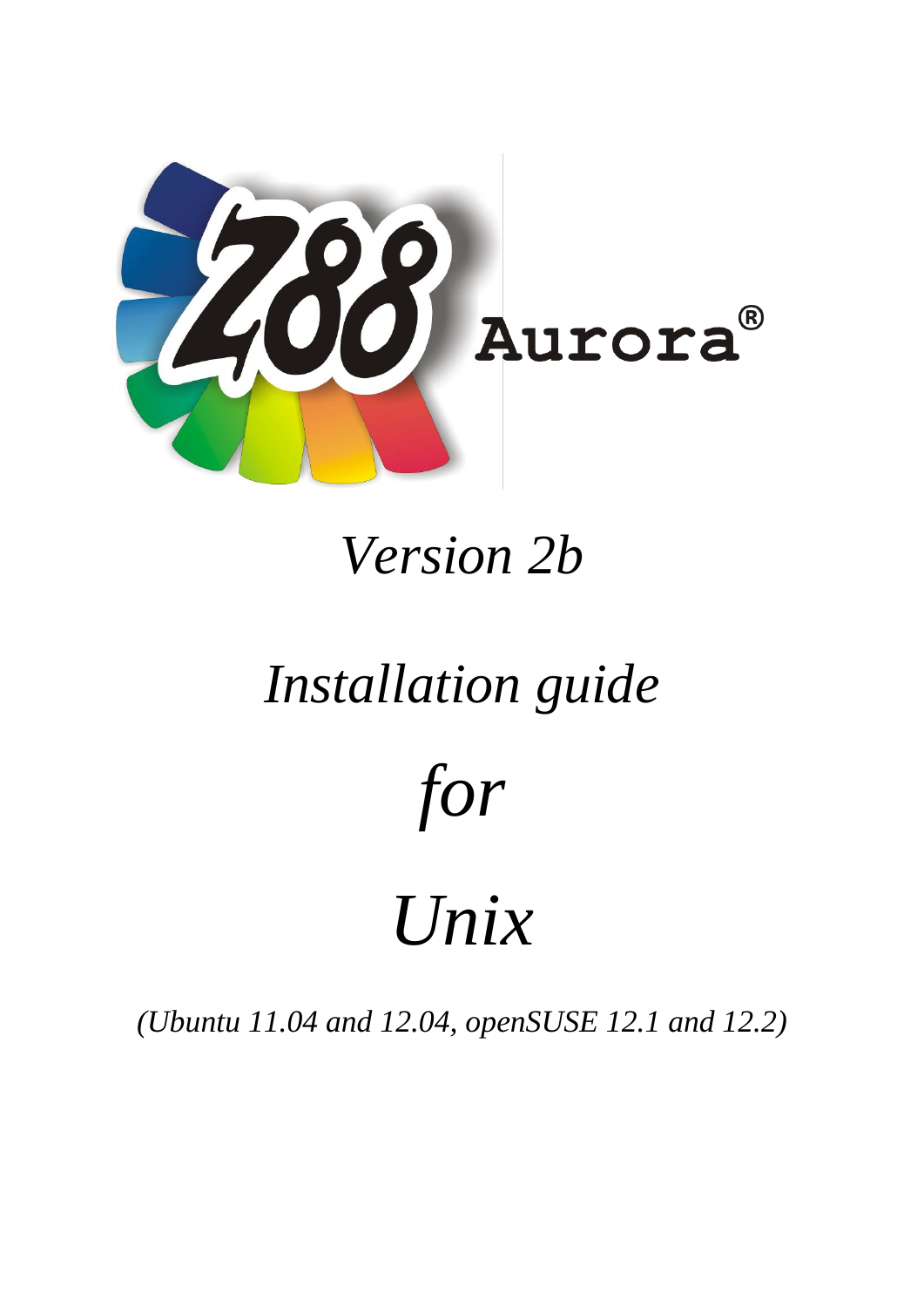



*An easily operated user interface for Z88 for all Windows- (32- and 64-bit), Linux and Mac OS X-Computers (64-bit)*

*This Freeware Version is the literary property of the Chair for Engineering Design and CAD, University of Bayreuth, Germany, composed and edited by Professor Dr.-Ing. Frank Rieg*

> *with the aid of: Dr.-Ing. Bettina Alber-Laukant, Pascal Diwisch, M.Sc., Michael Frisch, M.Sc., Christian Glenk, M.Sc., Dipl. Wirtsch.-Ing. Reinhard Hackenschmidt, Stefan Hautsch, M.Sc., Dr.-Ing. Martin Neidnicht, Dipl.-Ing. Florian Nützel, Dr.-Ing. Bernd Roith, Frank Rudolph, M.Sc., Dr.-Ing. Alexander Troll, Dipl.-Ing. Felix Viebahn, Dipl.-Ing. Christoph Wehmann, Dr.-Ing. Jochen Zapf, Dipl.-Ing. Markus Zimmermann, Dr.-Ing. Martin Zimmermann*

*All rights reserved by the editor Version 2b April 2014*



is a registered trademark (No. 30 2009 064 238) of Professor Dr.-Ing. Frank Rieg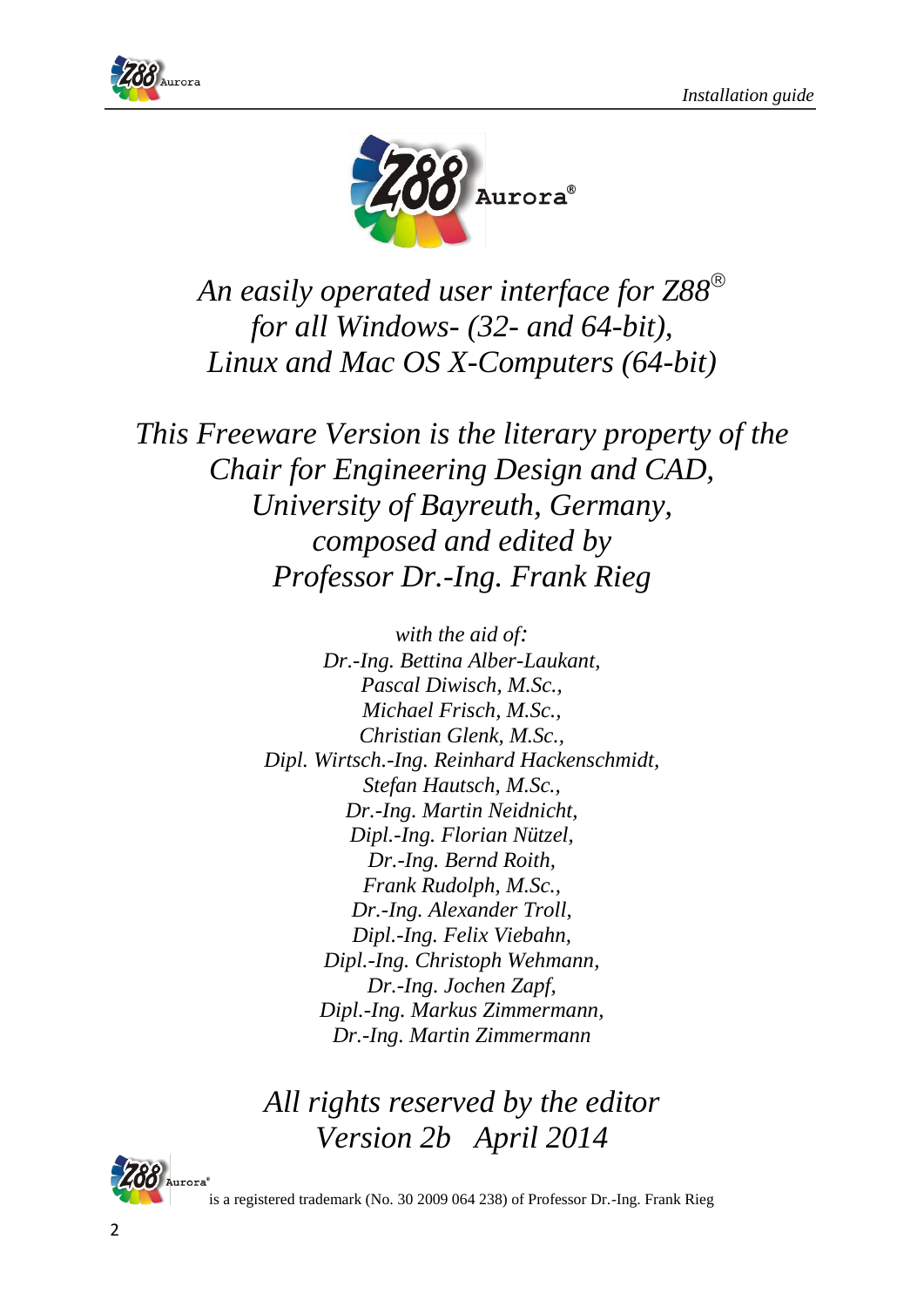

## **INSTALLATION**

The installation under Linux is managed by an archive (.tar.gz). The following files are required:

**Z88Aurora for Linux (64 Bit) z88aurorav2\_en.tar.gz**

Be sure to have these software packages installed: **libc6 (>= 2.3) libglib2 (>= 2.12.0) libgtk2.0-0 (>= 2.16.0) libgl1 or libgl-mesa-glx libglu1**

The STEP-Interface, which is based on OpenCASCADE® technology, will also require the following packages:

# **tcl8.4**

**tk8.4**

A browser for displaying PDF-documents (Firefox) or a PDF-Viewer (Evince) and media player (Totem or VLC) are useful for the help features! The videos are provided in the \*wmv-format. If you want to use these, you may need an appropriate plugin. The media player will ask for it on its own.

#### HINT concerning Ubuntu:

The VLC media player is not included in Ubuntu 11.04. Do install it, because it is needed for playing the tutorial videos, that are part of the help functions of Z88Aurora.

#### HINT concerning openSUSE:

The VLC media player is not included in openSUSE 12.2. Instead of VLC, you can use the media player kaffeine (*/usr/bin/kaffeine*).

#### **Installation of Z88Aurora**

Store the archive *z88aurorav2* en.tar.gz in your Home directory. Open a terminal (Applications> *Accessories >* Terminal) and change in the Home directory. Type the following commands: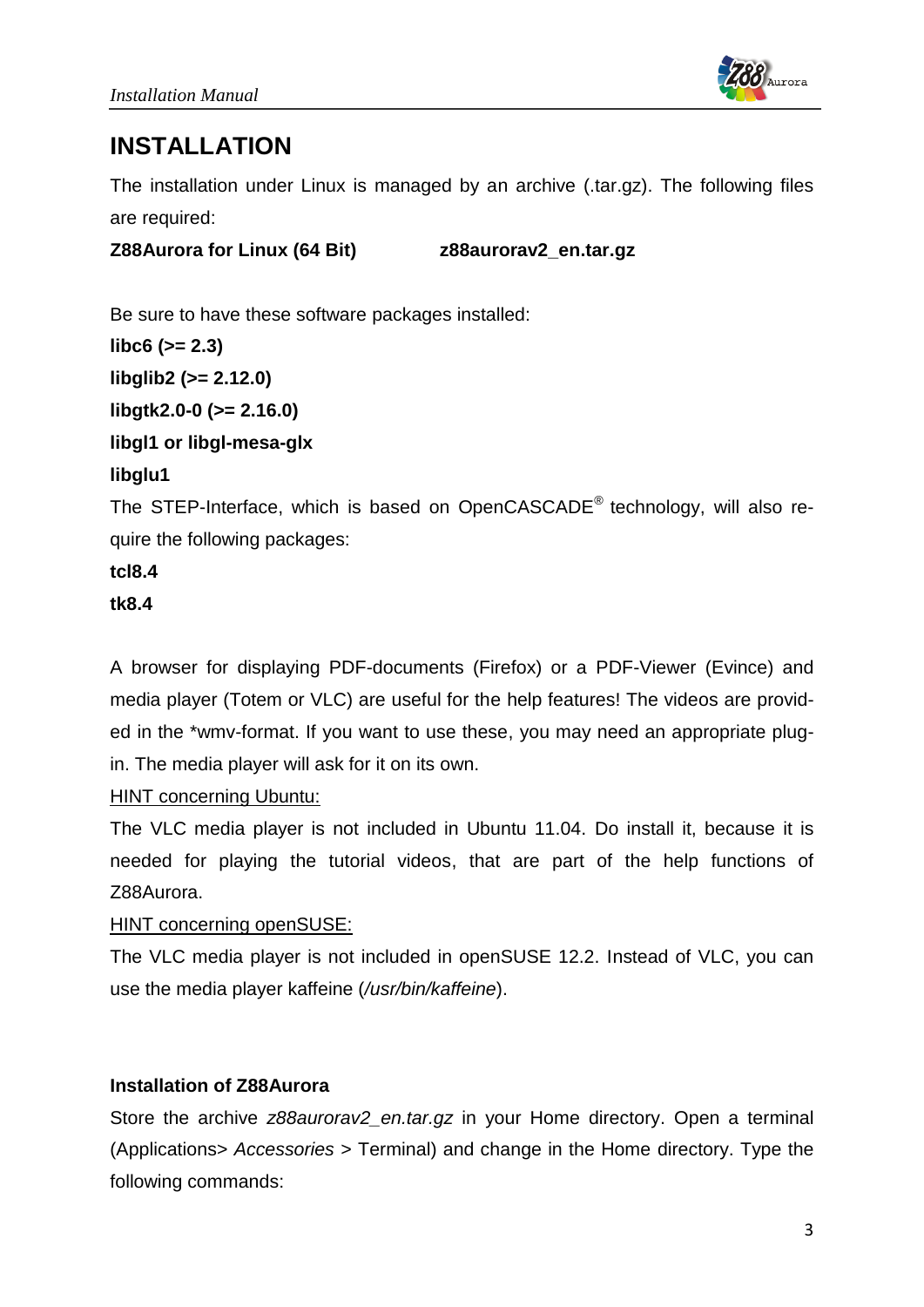

- **gunzip z88aurorav2\_en.tar.gz**
- **tar –xvf z88aurorav2\_en.tar**
- **cd z88aurorav2**
- **chmod 777 \***
- **cd bin/ubuntu64** respectively **cd bin/suse64**
- **chmod 777 \***

A new folder called *z88aurorav2* was provided in your Home directory. Moreover, the relevant writing protection settings were changed.

### **FIRST START OF Z88AURORA**

Open a terminal (Applications *> Accessories > Terminal*), change to *z88aurorav2/bin/ubuntu64* or *z88aurorav2/bin/suse64* and type "**./aurorastartv2".**

Please make sure that all necessary options and paths are set correctly in Z88Aurora. To do these use the text-menu in Z88Aurora via *Help > Options* [\(Picture](#page-3-0) **[1](#page-3-0)**). See that the paths to the media player and PDF-Viewer are set and that the display size it the viewing tab is correct**.** 

<span id="page-3-0"></span>

Picture 1: Customizing Z88Aurora